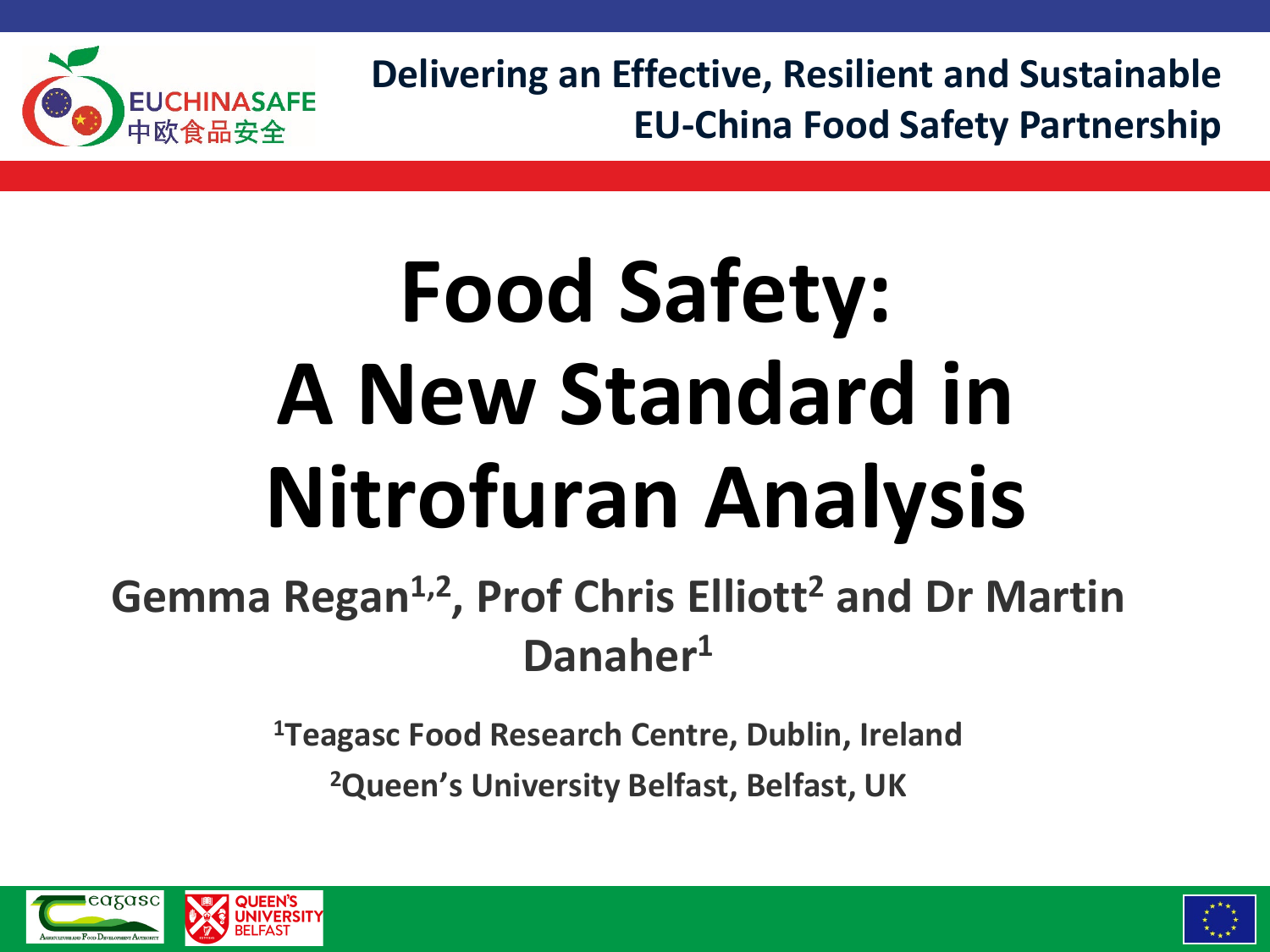#### **Partnership between EU and China**

Collaborative work on nitrofuran analysis between Teagasc Food Research Centre in Ireland and China Agricultural University (CAU).

- Teagasc: development of a confirmatory method.
- CAU: development of screening methods.
- Methods exchanged between both laboratories.
- Aim to harmonise food trade between EU countries and China.





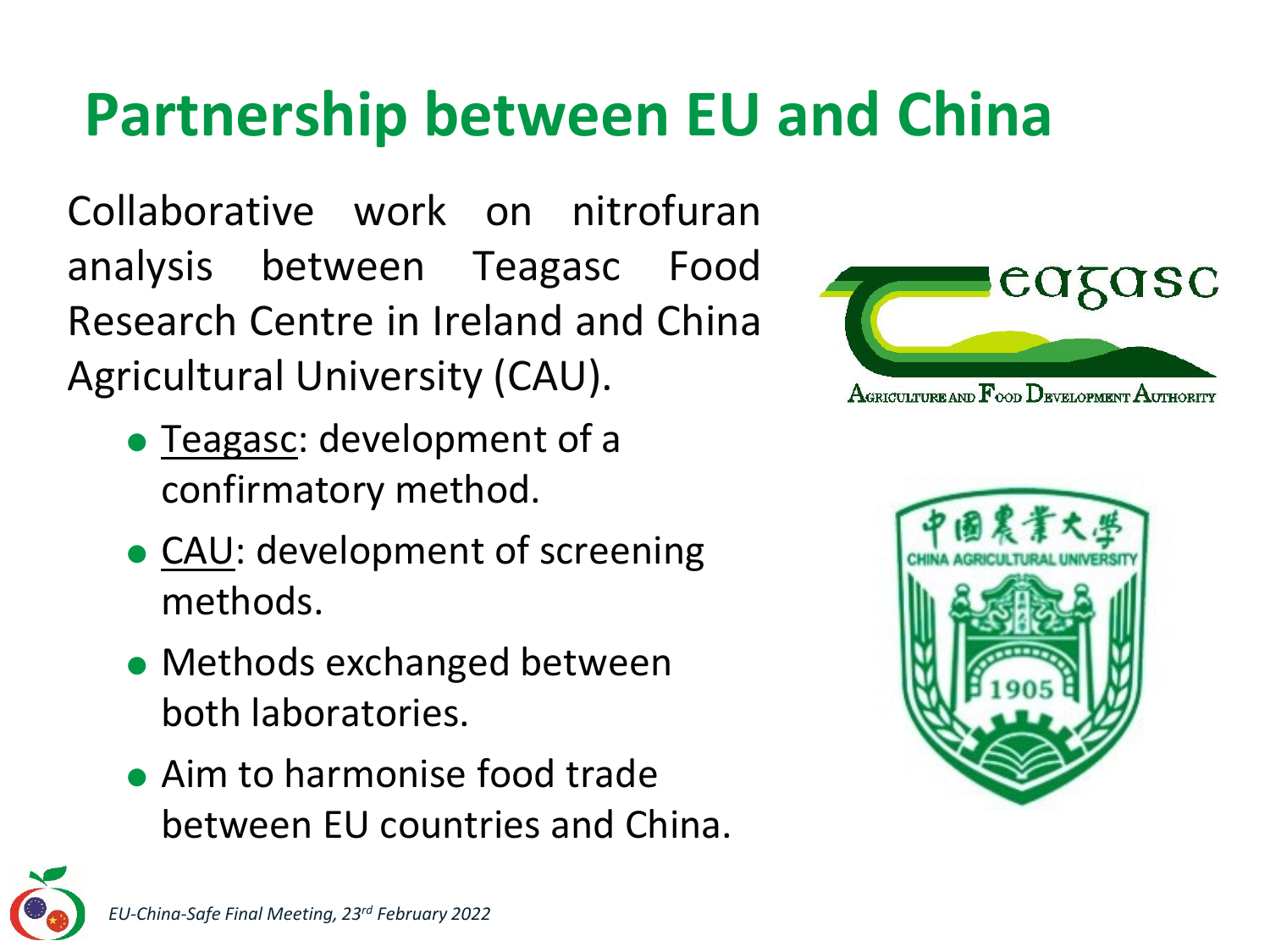## **What are nitrofurans?**

Nitrofurans are a class of synthetic, broad spectrum antibiotics that were previously licensed for use in veterinary medicine.

- Administered in their parent form and are rapidly metabolized *in vivo* to form highly stable protein-bound metabolites.
- Metabolites persist for long periods of time and are used as marker residues for nitrofuran analysis.
- Pose a threat to consumer safety.
	- Genotoxic, carcinogenic and mutagenic

Mutagenicity studies of a carcinogenic nitrofuran and some analogues

R Jung, J Y Le, F Wengenmayer, E Wolf, M Kramer

Carcinogenicity of 5-Nitrofurans and Related **Compounds With Amino-Heterocyclic Substituents** 

Samuel M. Cohen, E. Ertürk, A. M. Von Esch, A. J. Crovetti, George T. Bryan

Genotoxic action of nitrofuran derivative drugs

G. N. Zolotareva, L. P. Akin'shina & L. U. Radchenko

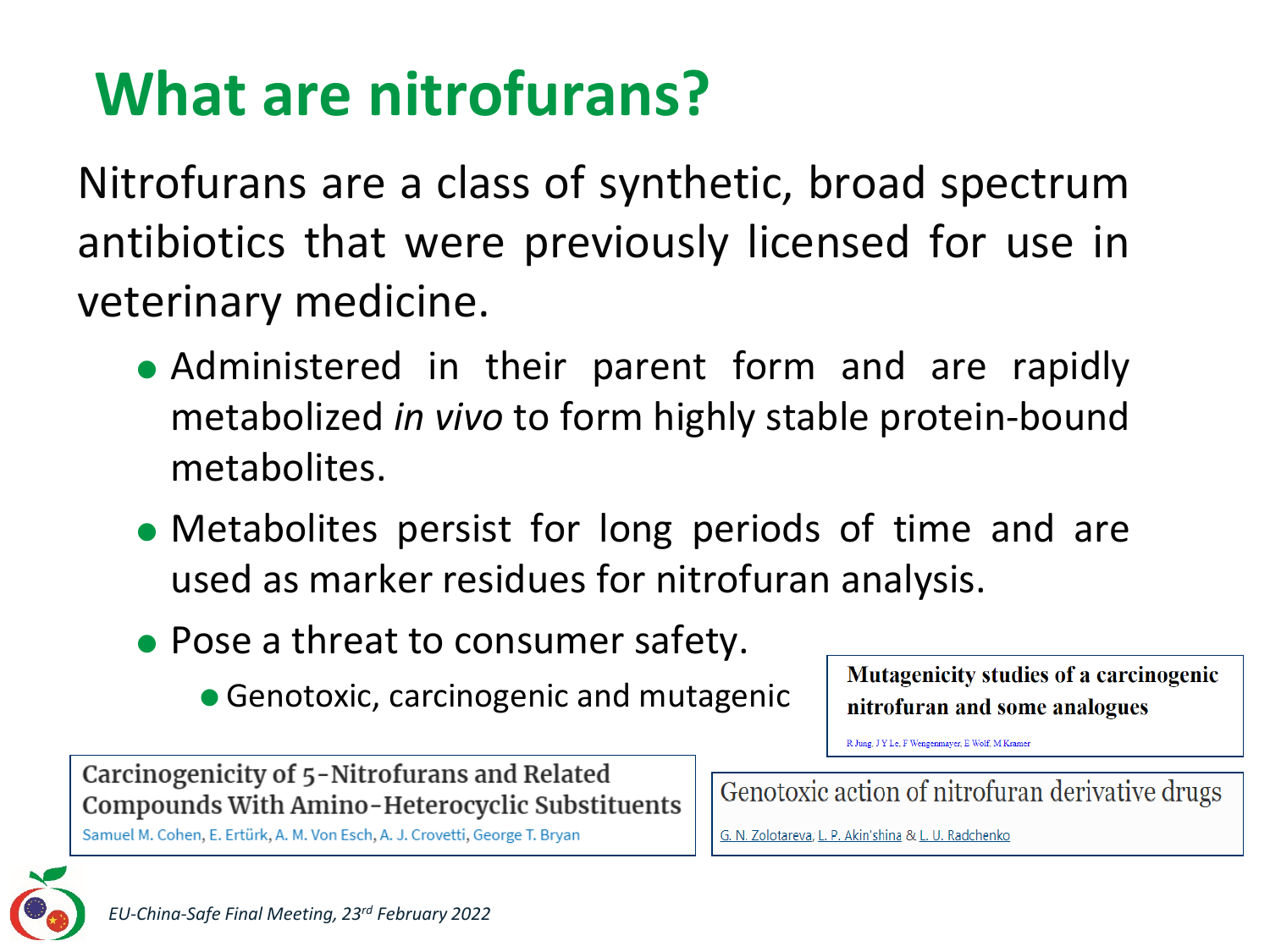## **Definition of problem**

Nitrofurans are completely banned from used in food producing animals due to concerns regarding their undesirable toxicological properties.

- To ensure food safety and consumer protections, strict legislation exists to monitor the levels of the marker residues in food.
- Recently, the EU Reference Point for Action (RPA) has been reduced from 1.0  $\mu$ g kg<sup>-1</sup> to 0.5  $\mu$ g kg<sup>-1</sup>.

| Nitrofurans and their metabo-<br>lites | 0.5() | $\vert$ 0.5 µg/kg for each of the metabolites of furazolidone (AOZ or 3-amino-2-<br>oxazolidinone), furaltadone (AMOZ or 3-amino-5-methylmorpholino-2-<br>oxazolidinone), nitrofurantoin (AHD or 1-aminohydantoin), nitrofurazone<br>(SEM or semicarbazide) and nifursol (DNSH or 3,5-dinitrosalicylic acid<br>hydrazide) |
|----------------------------------------|-------|---------------------------------------------------------------------------------------------------------------------------------------------------------------------------------------------------------------------------------------------------------------------------------------------------------------------------|
|----------------------------------------|-------|---------------------------------------------------------------------------------------------------------------------------------------------------------------------------------------------------------------------------------------------------------------------------------------------------------------------------|

Commission Regulation (EU) No. 2019/1871 of 7 November 2019 on reference points for action for non-allowed pharmacologically active substances present in food of animal origin

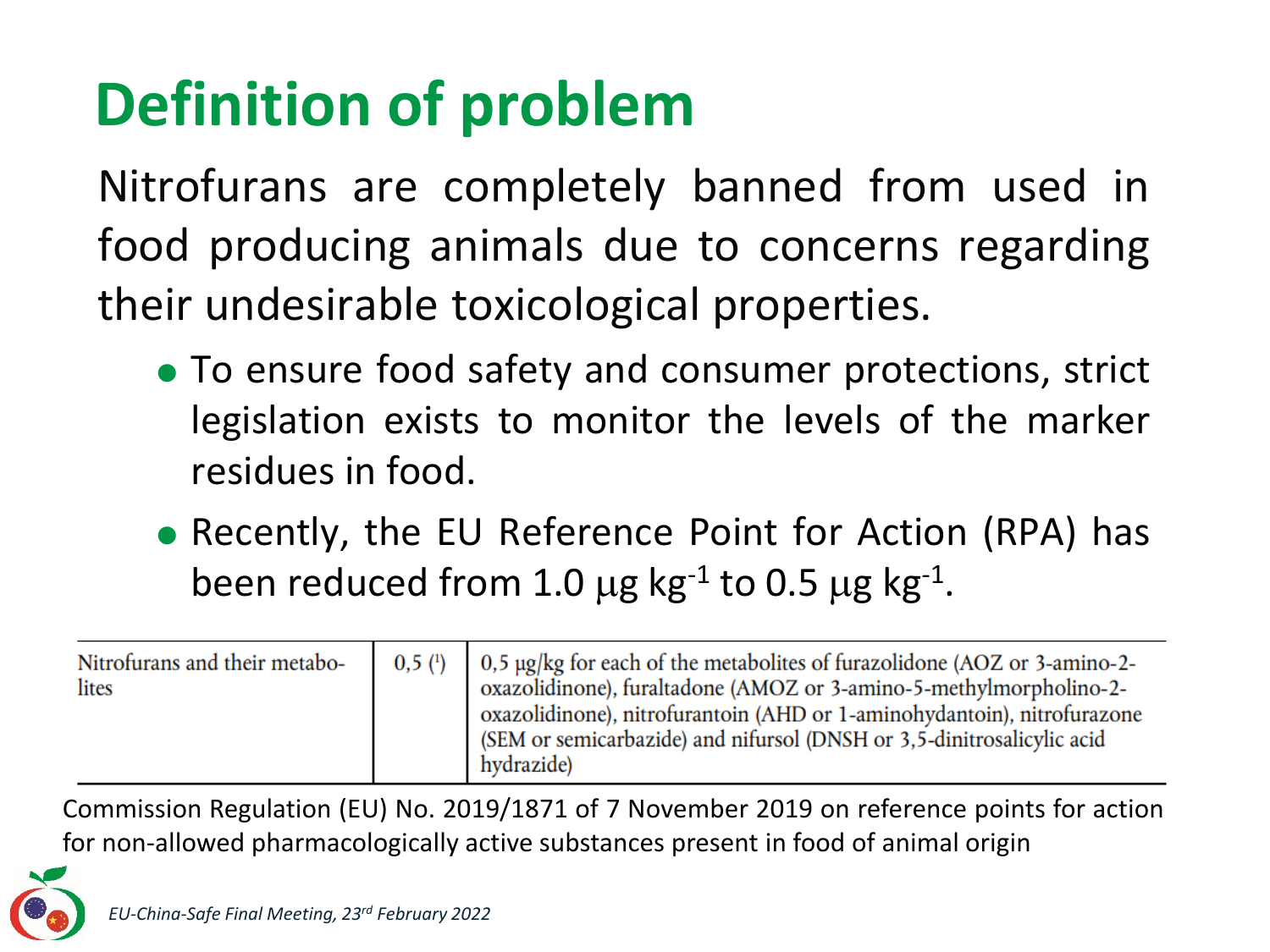#### **Pathway to solution**



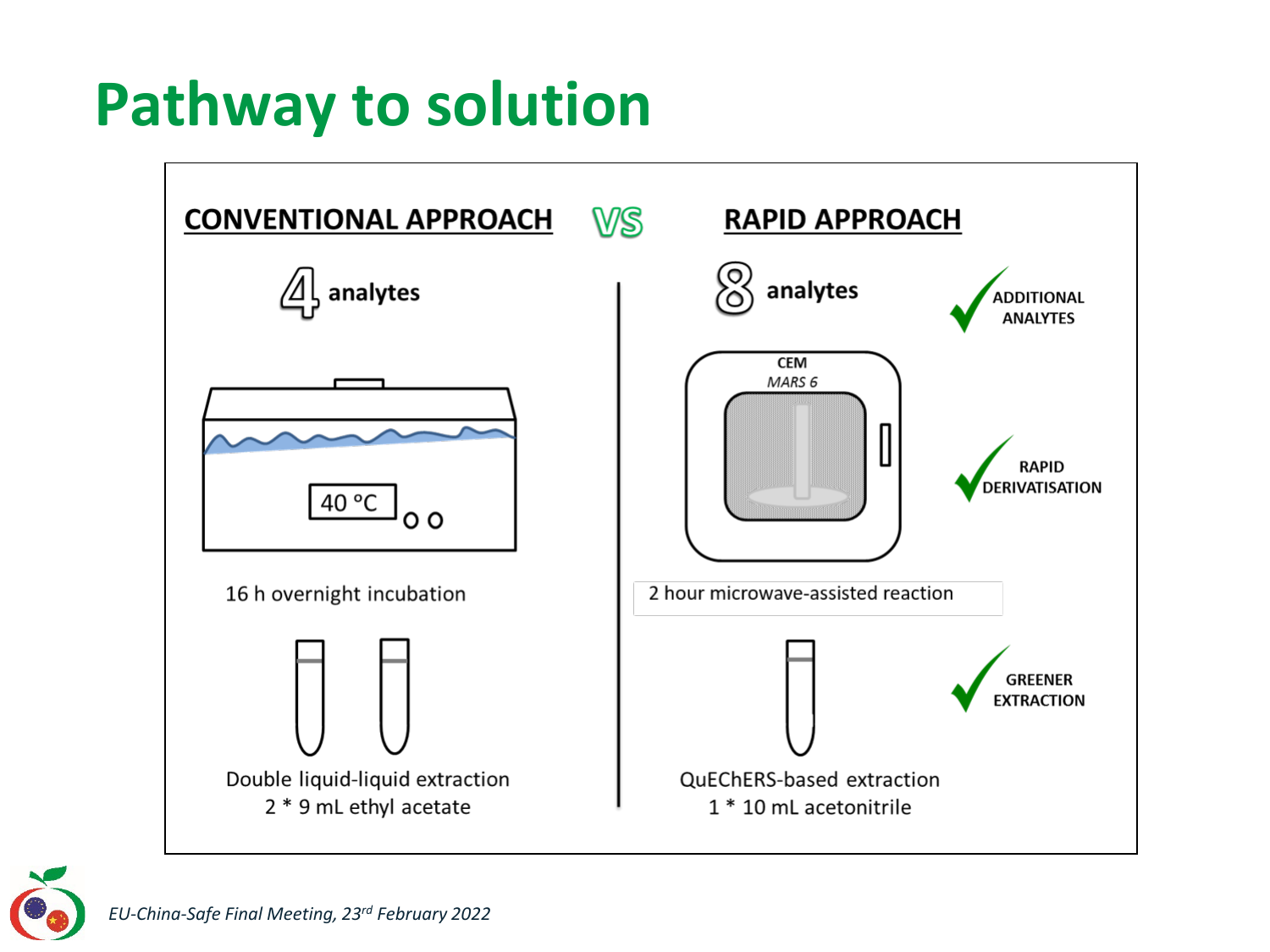## **Identification of new marker metabolites**

Four additional nitrofuran drugs and their respective marker residues were identified for inclusion in the method.

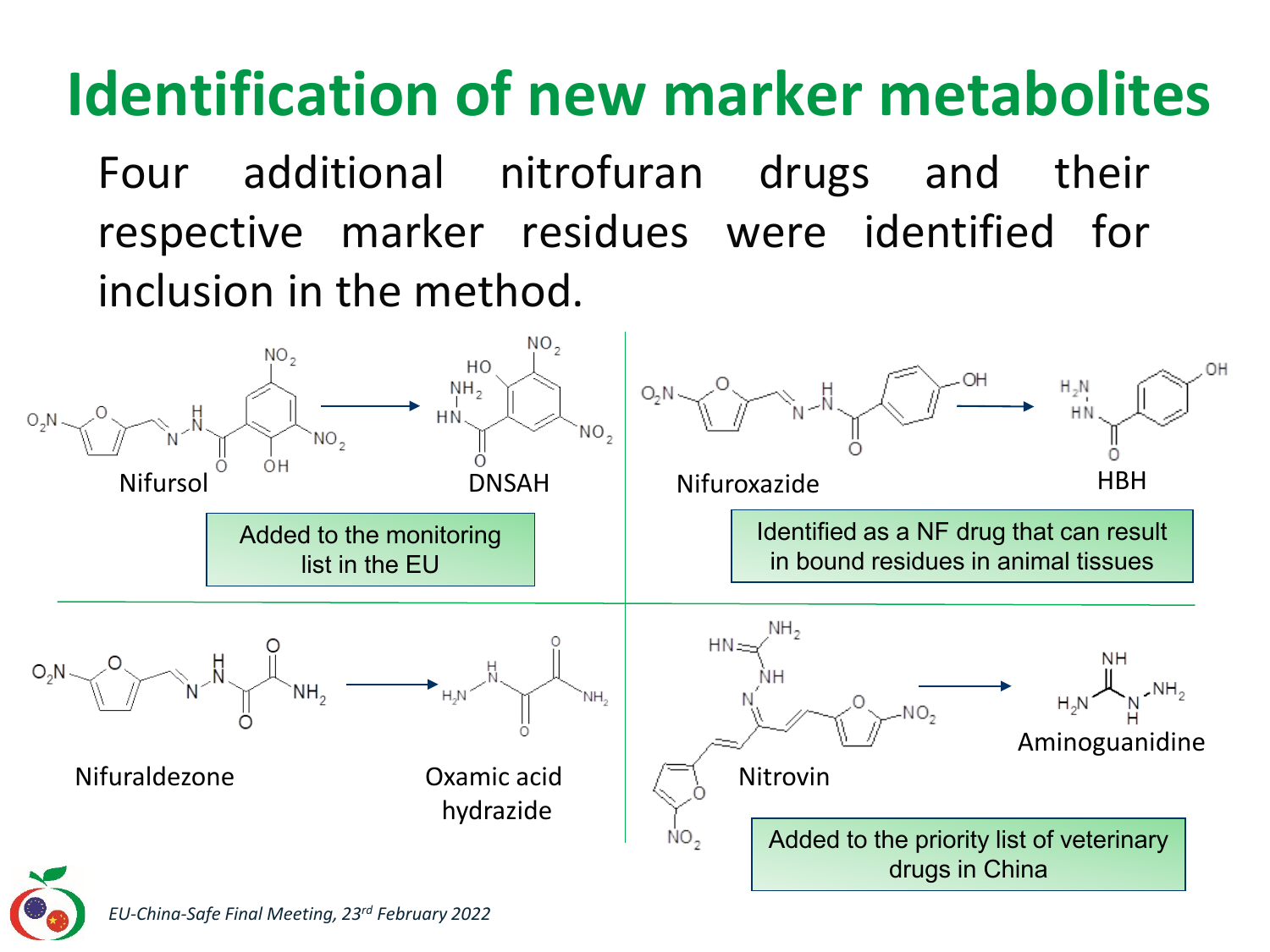#### **LC Method Development**





*EU-China-Safe Final Meeting, 23rd February 2022*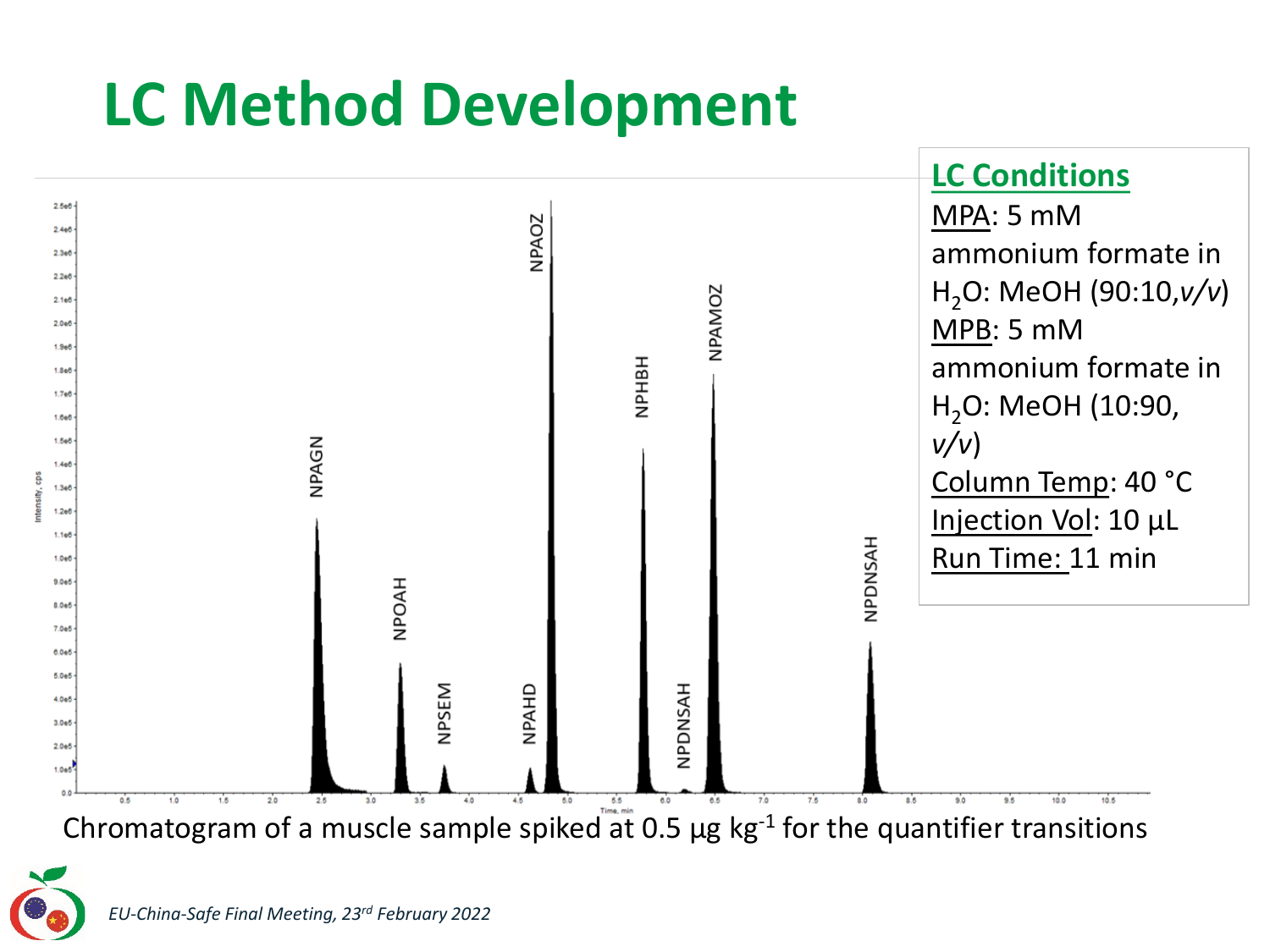#### **Microwave-assisted reaction**

- 120 Developed an alternative approach to the lengthy overnight waterbath incubation.
- % YIELD • Various conditions were assessed, and their impact on analyte stability was evaluated.

#### **4 min ramp to 60 °C, with a 2 h hold time**

#### **Comparison of derivatisation conditions for AOZ incurred material**



Comparison of the performance of various derivatisation conditions. % yield shown is determined by calculating the mean AOZ concentration (*n* = 3) measured with each set of conditions and expressing each value as a percentage of the AOZ concentration measured using the traditional overnight incubation at 37  $^{\circ}$ C. Time shown = hold time; MW = microwave reaction; WB = heated waterbath.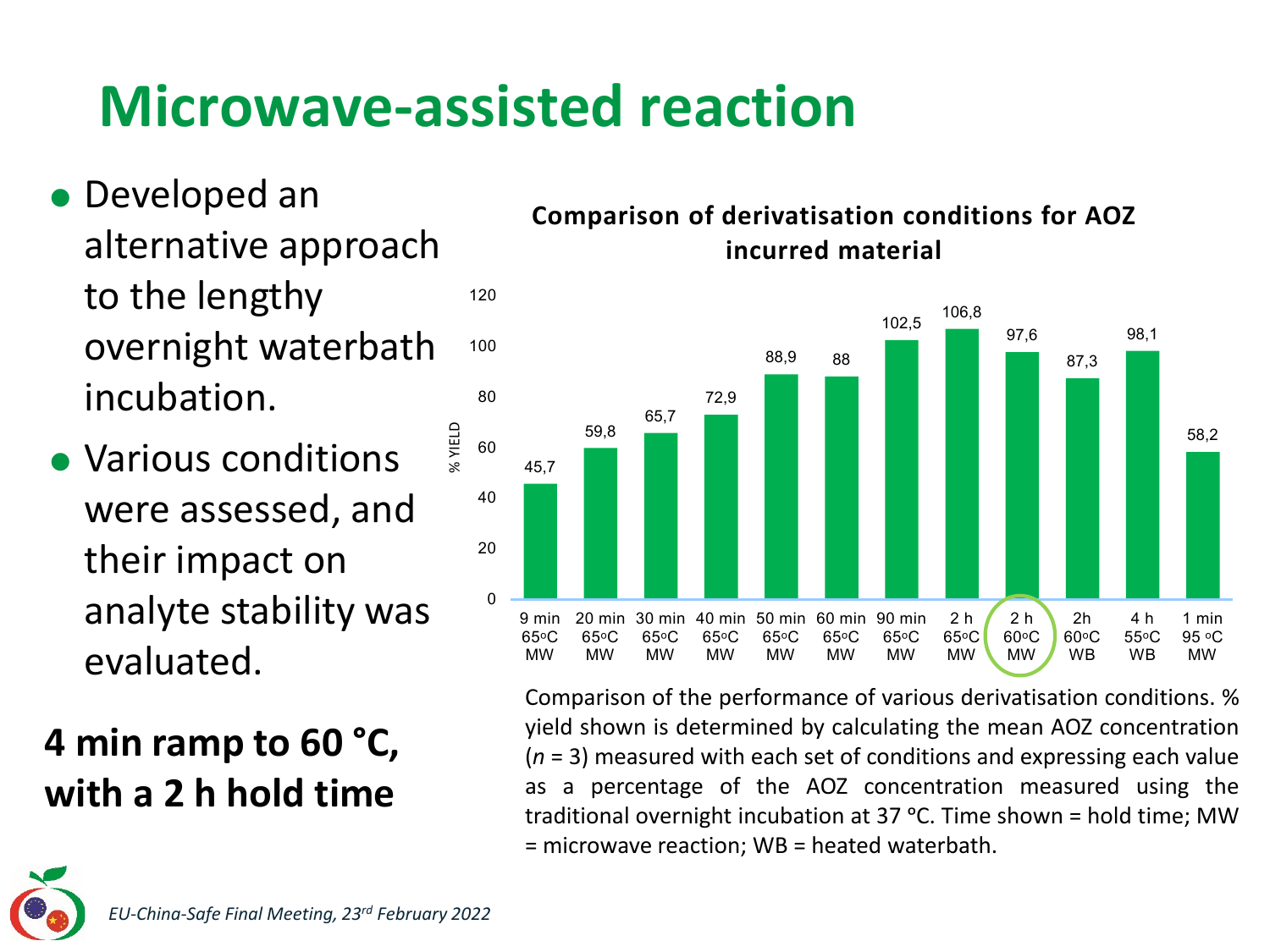#### **Method Validation**

The new method has been fully validated in accordance with the new guidelines set out in 2021/808 legislation.

- Met all the performance criteria for the following:
	- Identification Trueness
	-
	-
	-
- 
- Selectivity Within-lab repeatability (WLr)
	- Linearity Within-lab reproducibility (WLR)
	- Matrix effects Decision limits  $(CC\alpha)$
- Multi-species validation for bovine, ovine, avian and porcine muscle tissues.
- Awarded accreditation by the Irish National Accreditation Board (INAB) in conformity with the ISO/IEC 17025:2017 standards.

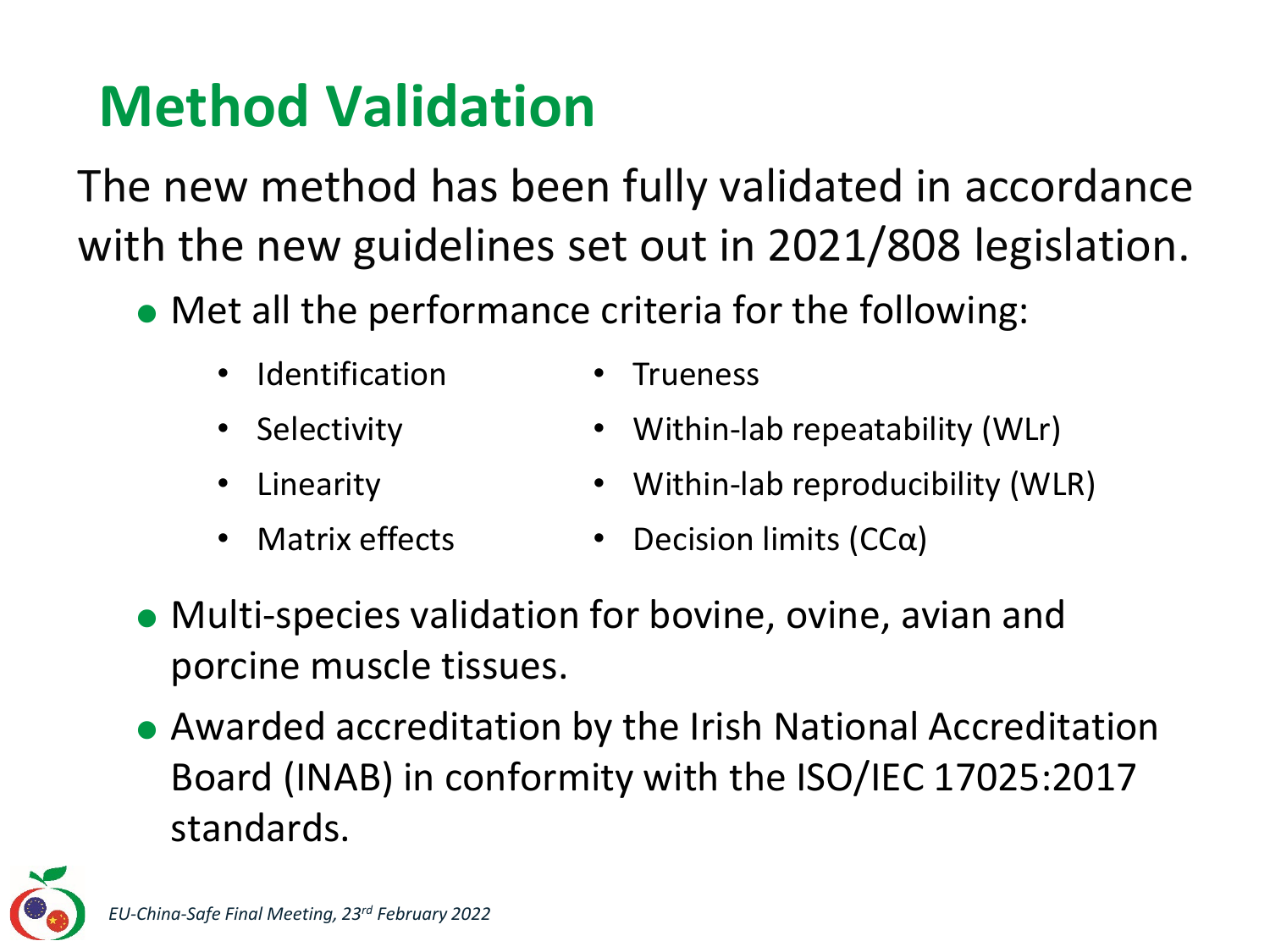#### **New marker residues confirmed**

The metabolites of nitrovin and nifuraldezone had previously been predicted through the assessment of their chemical structures, but they had not been verified.

- Two animal studies were conducted to verify the formation of the respective metabolites *in vivo*.
- Analysis of incurred **porcine tissues** confirmed that **aminoguanidine** is a suitable marker residue for NTV detection.
- Analysis of incurred **avian tissues** confirmed that **oxamic acid hydrazide** is a suitable marker residue for NDZ detection.

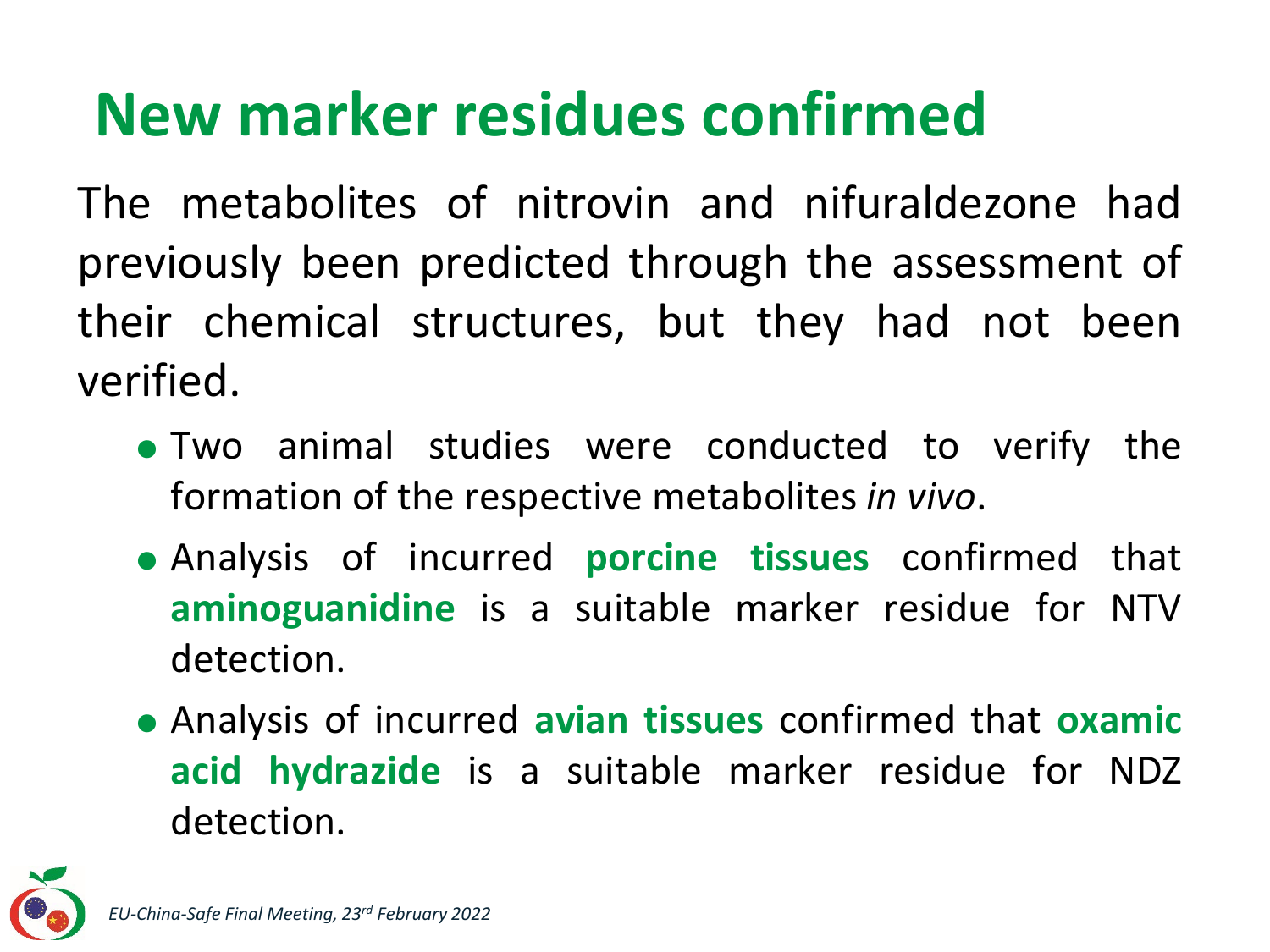#### **Long-term impact: Harmonisation of trade**

**(1)** A new faster, more sensitive and more comprehensive confirmatory method has been developed for nitrofuran analysis.

**(2)** New marker residues have been confirmed for the first time *in vivo* for the detection of nifuraldezone and nitrovin, which can be used in future legislation.

• The technology can be used by laboratories in the EU and China.

 $\blacktriangledown$ 

- Ensures the safety of products traded between the two regions.
- Ensures supply lines for importers and retailers.